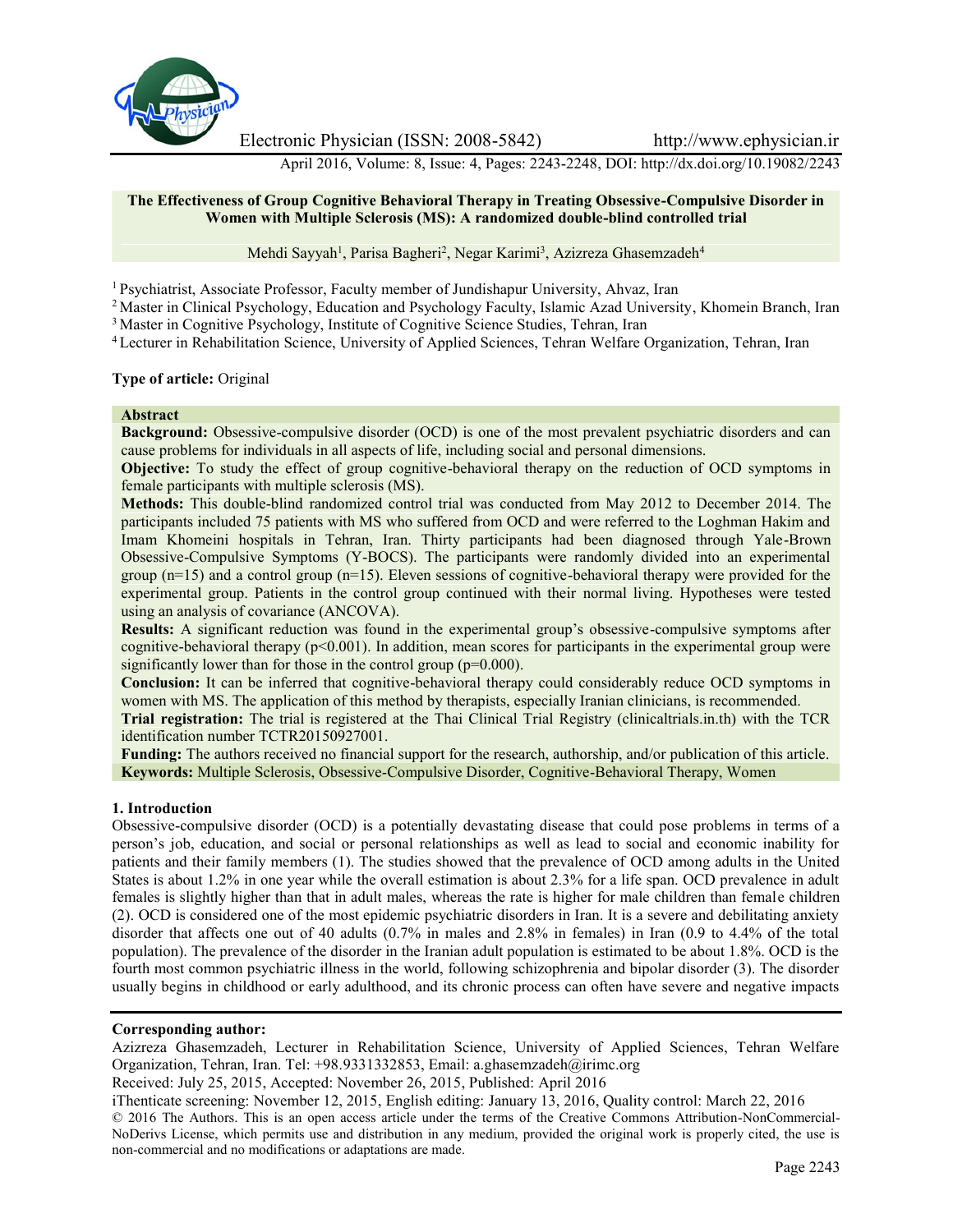on patients' psychosocial and occupational functioning (4). Researchers have reported the existence of OCD in patients with multiple sclerosis (MS) (5-7) at a rate of 8.6%. The etiology of OCD in MS is unknown, but some researchers believe that OCD is the result of the disruption of the functional connection between cortico-cortical and/or cortico-subcortical brain regions (ibid.). In addition, autoimmunity may play a role in the pathogenesis of OCD in MS. Researchers have shown a link between OCD and autoimmunity (8). The main symptoms of OCD are frequent and disabling obsessional thoughts and actions. Intellectual obsessions are annoying, repetitive, and persistent thoughts, images, or impulses created unintentionally and involuntarily and that arouse significant anxiety or confusion. OCD is often particular content for the person and associated with the data and events completely disproportionate to the patient. Obsessions often lead to patients' mental resistance, but they are difficult to control. The patients usually recognize that the obsessions are created by their minds, and most of them are meaningless or irrational; however, the level of a person's insight into the meaninglessness of obsessions differ significantly (3,8). People often have obsessive thoughts and beliefs that form during their childhood and have prompted personality disorders. In addition, dysfunctional methods of facing these negative thoughts and behaviors cause a negative temperament and neutral behavior. Before taking medicine and engaging in cognitive-behavioral therapy, people with OCD were thought to be generally incurable. Fortunately, today, new treatments can help most of these patients. Although in some cases OCD is completely incurable, in most cases long-term symptoms could be reduced through the comprehensive treatment of the combined use of medication and psychotherapy. In the past two decades, treatments have focused on changing the beliefs and cognitive assessment of OCD patients. OCD theories consider irrational beliefs as the main cause of the disorder. Many studies have shown that our beliefs and evaluations have a direct relationship with OCD (9). A case has also been made for an approach to OCD patients who were resistant to conventional cognitive-behavioral therapy (9), in which cognitive therapy (CT) was designed to resolve dysfunctional beliefs; results indicated that treatment was encouraging. CT treatment focuses on improving and understanding beliefs related to OCD (like certainty, perfectionism, and inflated responsibility). It seems that CT is acceptable for many OCD patients and improves their symptoms (10). Six patients with obsessive thoughts but without obsessive behavior were chosen and underwent cognitive therapy (11). This study was based on a single experimental case design conducted through a standard self-report questionnaire and assessed by clinicians; treatments focused exclusively on patients' beliefs. The results demonstrated that a significant number of patients had considerably improved, which was further demonstrated during the follow-up. The results of the relationship between OCD symptoms and beliefs associated with the obsessive disorder among students and a clinical sample showed that beliefs had strong mutual relationships with each other and were not sufficiently separated for more individual analysis (12). The total obsessive score was significantly correlated to all of the OCD symptoms after controlling for anxiety and depression variables. Researchers have also proposed a relationship between OCD symptoms and dysfunctional beliefs (13), and the results of their study revealed that the tendency to assess the danger and threat could significantly predict OCD symptoms in areas like washing, checking, doubting, obsession, and mental neutralization. Furthermore, it was represented that obsessive thoughts (obsessions) would be meaningfully predicted by controlling thoughts.

Based on the results of the aforementioned studies, the current study aimed to assess the effect of group cognitive behavioral therapy in reducing the symptoms of obsessive-compulsive disorder in volunteer women with OCD and MS for therapy in Tehran. The research investigated whether or not cognitive-behavioral therapy would be effective in improving obsession beliefs and relieving OCD symptoms in women with MS.

# **2. Material and Methods**

## *2.1. Trial design*

Using a quasi-experimental method and medical records confirmed by physicians, 30 women whose Yale-Brown scores ranged between 20 and 25 were diagnosed as simultaneously suffering from OCD and MS. Patients were randomly divided into an experimental group  $(n=15)$  and a control group  $(n=15)$ . The experimental group received group cognitive-behavioral therapy as the sample for 11 sessions. As Table 1 shows, participants were informed about the method, introduction, and treatment of exposure, etc., in the first sessions. Features of OCD personality and the relationship between anxiety, depression, and obsessive disorders were also explained to them. In the next session, dysfunctional assumption and modification techniques beliefs as well as beliefs in opposite methods were described. Finally, the last session was devoted to the post-test and efficacy method along with suggestions for further studies. Patients in the control group received no special therapy during treatment. All participants in both groups were taking selective serotonin re-uptake inhibitors or serotonin-specific reuptake inhibitors (SSRIs) identically and homogenized by relevant doctors.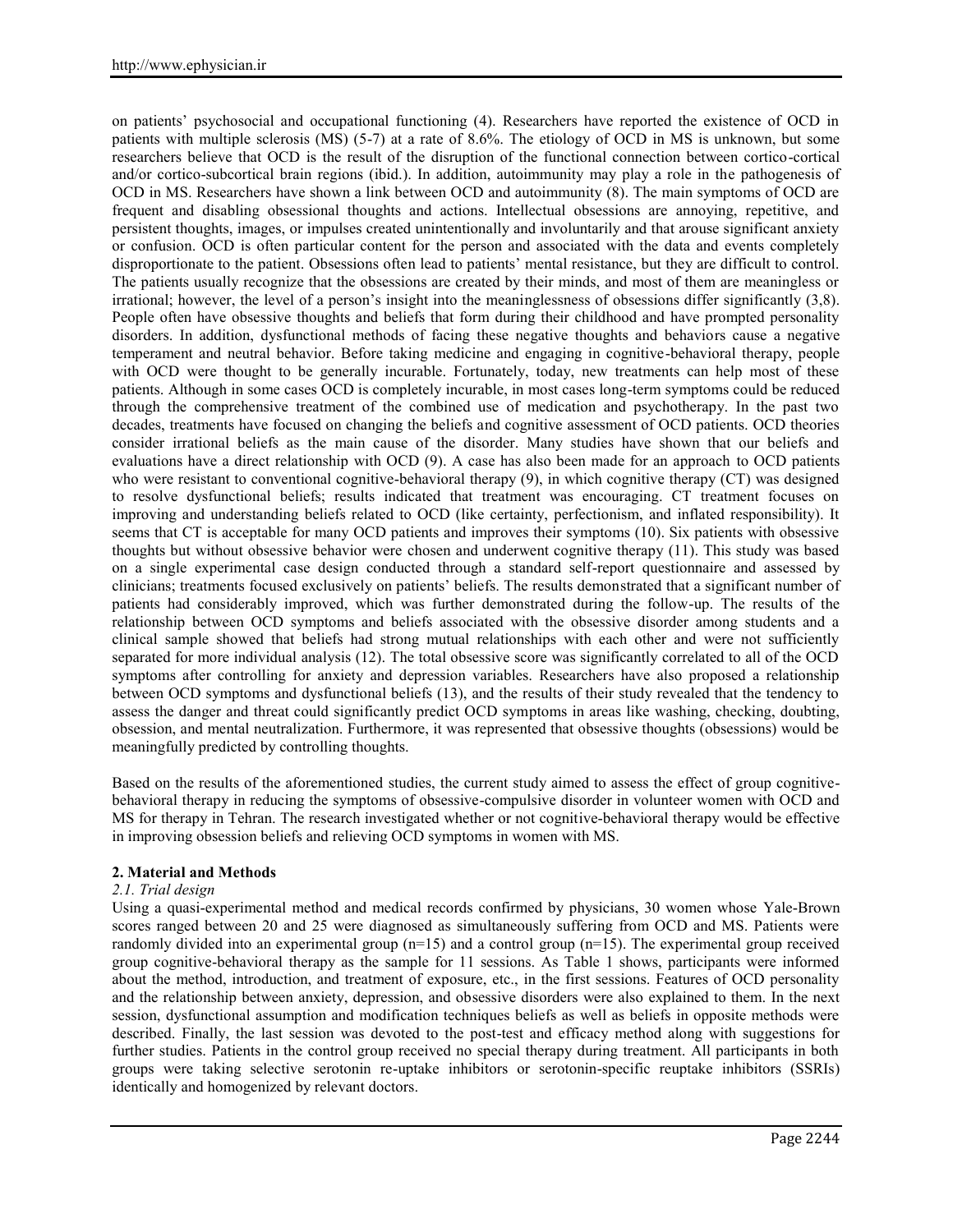| Therapy sessions | <b>Session Activities</b>                                                               |
|------------------|-----------------------------------------------------------------------------------------|
| Session 1        | • Describing the procedure to participants                                              |
|                  | • Rules of the group and expectations of group members                                  |
|                  | • Relaxation training                                                                   |
|                  | • Writing thoughts                                                                      |
|                  | • Definition of obsession                                                               |
|                  | • Definition of core beliefs                                                            |
| Session 2        | • Types to avoid and avoiding negative consequences                                     |
|                  | • Types of force                                                                        |
|                  | • Confident and counteractive methods and the most common ways of using them            |
|                  | • Antipathy                                                                             |
|                  | • Multiplicative factors of false obsessive behavior                                    |
|                  | • Treatment of exposure                                                                 |
|                  | • Distinction between thinking and feeling                                              |
| Session 3        | • Training three columns A-B-C                                                          |
|                  | • Features of obsessive-compulsive personality disorder and treatment of perfectionism  |
| Session 4        | • Automatic thoughts and their characteristics                                          |
|                  | • Relationship among anxiety, depression, and obsession                                 |
| Session 5        | · Downward arrows defined and cognitive distortions                                     |
| Session 6        | • Definition of dysfunctional assumptions                                               |
| Session 7        | • Categories' beliefs and core beliefs and negative thoughts suggesting a common belief |
| Session 8        | • Enjoying mental indulging                                                             |
| Session 9        | · Modification technique beliefs                                                        |
| Session 10       | • Belief in opposite method                                                             |
| Session 11       | • Posttest                                                                              |
|                  | • Review of administrative constraints                                                  |
|                  | • Efficacy of methods                                                                   |
|                  | • Suggestions for future periods                                                        |

## **Table 1.** Framework and Details of Therapy Sessions

## *2.2. Population and sampling method*

The population of the research included 75 women with MS who had been referred to the two public hospitals in a center in Tehran during a given time. Their ages ranged from 20 to 45 years old; they held at least a diploma, were aware of their disease, and were inclined to join treatment groups.

## *2.3. Instruments*

The self-assessment Yale-Brown obsessive-compulsive scale (Y-BOCS) is a tool used to identify the typology of OCD and assess the severity of symptoms. The Iranian version of the self-assessment form of Y-BOCS was employed in this study. A checklist of symptoms was applied to identify 36 types of obsessions and 23 types of compulsions derived from the clinical experience of Y-BOCS authors and other questionnaires (14). The reliability of Y-BOCS scale ranged between 0.72 and 0.98 based on test–retest, and its internal consistency coefficient was 0.89. The validity of the survey was confirmed by clinicians (15). Those who scored 16 or higher on this scale were considered to be suffering from the disorder. Patients' scores before treatment usually ranged from 22 to 26; when scores dropped below 15, treatment is considered successful (5). In this study, participants' pre-treatment scores were generally above 25.

## *2.4. Outcomes*

To evaluate the effectiveness of group cognitive-behavioral therapy in reducing OCD symptoms in women with OCD and MS, the Y-BOCS was used, providing the researcher with a specific tool for measuring the intensity of OCD symptoms. The scale aims to solve the problems of existing rating scales for symptoms not under the effect of obsessions or compulsions. Y-BOCS includes 10 items, each of which range from zero (no symptoms) to four (extreme symptoms). In addition, regarding the severity of obsessions and compulsions, the scale has some separate subtotals (16). The patients completed the questionnaire, and the gathered data were analyzed using ANOVA.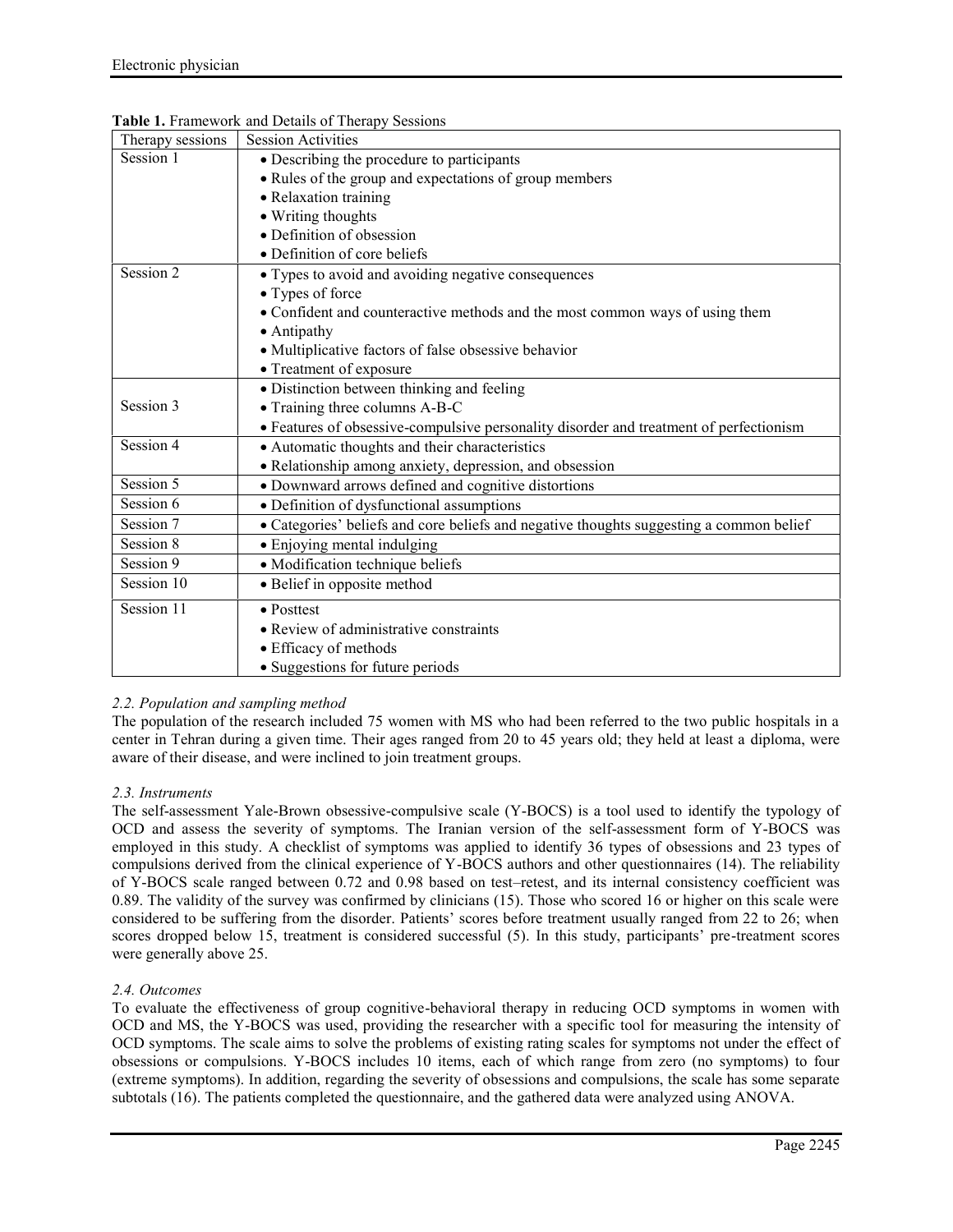## *2.5. Data collection and analysis*

In the present study, descriptive and inferential statistics (analysis of covariance) were used to compare pre-test and post-test means. The data were analyzed using SPSS software.

## *2.6. Research ethics*

During the present research, all patients were protected against any harm and injury; their consent was also a key factor for conducting the research.

## **3. Results**

Participants in the present research included 30 females, among whom 9 had a diploma, 16 had a bachelor's degree, and 5 had a master's degree. They ranged between 20 to 45 years old, with a mean of 30.25 years old. In addition, 12 applicants were married whereas the remaining 18 were single. As Table 2 shows, the F-value for cognitive behavioral therapy (47.63) is greater than the critical value of  $F(4.21)$  for the 5% of error (DF=1 and 27), so the null hypothesis stating that there would be no difference between scores of the control and experimental groups is rejected at the 95% confidence interval. In other words, cognitive-behavioral therapy is effective in determining OCD symptoms. In addition, lower mean scores for applicants in the experimental group (15.80) than the control group (18.84) indicated that cognitive-behavioral therapy could considerably reduce OCD symptoms. As Table 3 shows, the decrease in the mean scores between the pre- and posttest on the Obsessive Beliefs Questionnaire (OBQ) shows that cognitive-behavioral therapy was effective in reducing OCD symptoms in the experimental group. Considering Figures 1 and 2, it can be inferred that cognitive-behavioral therapy was effective in reducing OCD symptoms in the experimental group whereas the pre- and posttest scores in the control group were not different.

**Table 2.** Results of ANCOVA in the effectiveness of CBT on symptoms of obsessive-compulsive disorders

| Source of             | Sum of squares | Degree of freedom | Mean of square | F      | Significance |
|-----------------------|----------------|-------------------|----------------|--------|--------------|
| variations<br>Pretest | 280.56         |                   | 280.56         | 160.21 | 0.00         |
| CBT                   | 83.41          |                   | 83.41          | 47.63  | 0.00         |
| Error                 | 47.28          |                   | .75            |        |              |

**Table 3.** Measures of central tendency and distribution of symptoms of obsessive-compulsive disorders in control and experimental groups

| Group        | Type of test | Mean  | Median | Mode  | <b>SD</b> | Minimum | Maximum |
|--------------|--------------|-------|--------|-------|-----------|---------|---------|
| Control      | Pretest      | 19.92 | 19.21  | 16.01 | 2.98      | 16.01   | 26.33   |
|              | Posttest     | 18.84 | 20.09  | 20.09 | 271       | 14.18   | 23.63   |
| Experimental | Pretest      | 20.33 | 19.53  | 9.50  | 5.49      | 9.50    | 30.46   |
|              | Posttest     | 5.80  | 15.47  | 13.95 | 4.00      | 6.85    | 23.63   |



**Figure 1.** Pre- and posttest scores for experimental group with regard to obsessive-compulsive disorder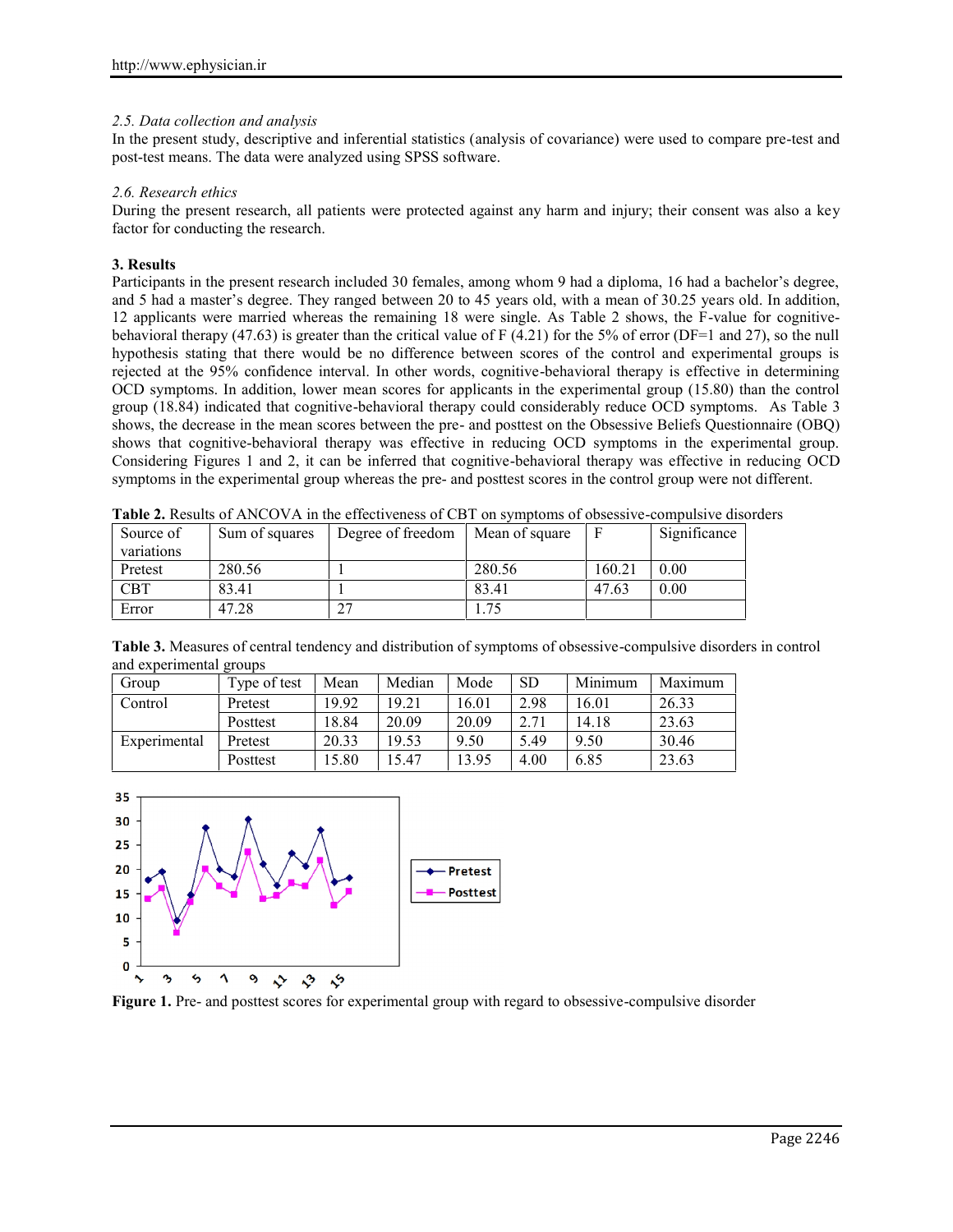

**Figure 2.** Pre- and posttest scores for experimental group with regard to obsessive-compulsive disorder

## **4. Discussion**

With respect to the obtained results, group cognitive-behavioral therapy reduced OCD symptoms  $(\alpha=0.001)$ . However, the combination of medication therapies and cognitive-behavioral therapy was not shown to be effective except in the PC only in the cognitive-behavioral therapy group. As people with MS experience a range of impairments and disabilities and those with progressive disease courses experience greater levels of impairment and disability than normal groups, it can be said that these findings are in line with results of other study, which indicated that cognitive rehabilitation might benefit some MS patients (17). Furthermore, as cognition has increasingly been recognized as a major feature of MS, its assessment and rehabilitation would become a greater priority (17). Researchers who investigated the efficacy of group cognitive-behavioral therapy to relieve OCD symptoms demonstrated that group cognitive-behavioral therapy was an effective treatment for OCD (18). Moreover, researchers who designed CT to relieve the dysfunctional beliefs showed that the modification of beliefs could be promising for the treatment of OCD (10, 19). Other researchers have attempted to examine the relationship between obsessions and OCD symptoms, proposing that a relationship exists between OCD symptoms and dysfunctional beliefs (11-13, 20). Concurring with previous results, the findings revealed that assessing the danger and threat could significantly predict OCD symptoms in areas like washing, checking, doubting, obsession, and mental neutralization. Furthermore, obsessive thoughts (obsessions) could be meaningfully predicted through the control of thoughts. According to findings of this study along with results from other research, it can be concluded that group cognitive-behavioral therapy could improve OCD symptoms and is also influential in modifying obsessions; the subscales of the present study are consistent with such results (12, 13, 21-22).

### **5. Conclusions**

This research studied the effect of group cognitive-behavioral therapy on reducing OCD symptoms in a group of female participants with MS. Therefore, five patients with MS and OCD received treatment for 11 sessions. The findings emphasized that group cognitive-behavioral therapy can be an effective method in reducing OCD symptoms in women with MS, suggesting the relationship between OCD and different biological markers of MS, OCD response to anti-obsessive treatment in patients with MS, and the effect of OCD treatment on the course of MS.

### **Registration code:**

The trial is registered at the Thai Clinical Trial Registry (clinicaltrials.in.th) with the TCR identification number TCTR20150927001.

### **Funding:**

The authors received no financial support for the research, authorship, and/or publication of this article.

### **Acknowledgments:**

The authors would like to thank the persons who participated in this study. They would also like to thank the hospital staff who helped the researchers during the procedures. This research received no specific grant from funding agencies in the public, commercial, or not-for-profit sectors.

### **Conflict of Interest:**

There is no conflict of interest to be declared.